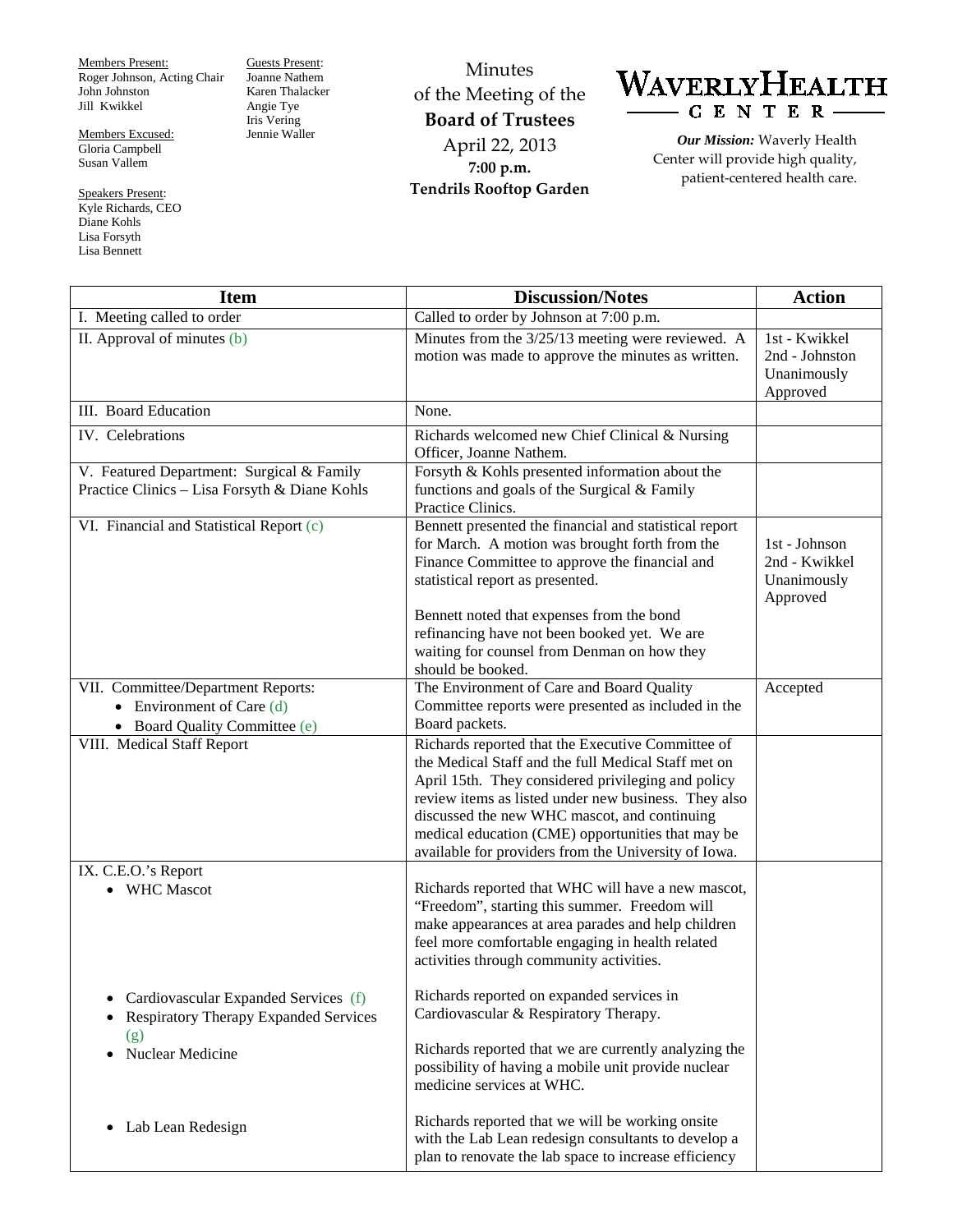|                                                                                                                                                                                                                                          | and quality. Costs for recommended renovations<br>will be included in the next budget.                                                                                                                                                                                                                                                                                                                                                                                                                                                                                                                                                                                                                                                                                                                                                                                                                                                                            |                                                            |
|------------------------------------------------------------------------------------------------------------------------------------------------------------------------------------------------------------------------------------------|-------------------------------------------------------------------------------------------------------------------------------------------------------------------------------------------------------------------------------------------------------------------------------------------------------------------------------------------------------------------------------------------------------------------------------------------------------------------------------------------------------------------------------------------------------------------------------------------------------------------------------------------------------------------------------------------------------------------------------------------------------------------------------------------------------------------------------------------------------------------------------------------------------------------------------------------------------------------|------------------------------------------------------------|
| High School Athletic Training Coverage<br>(h)<br>Comparison of Medicaid Expansion (i)<br>$\bullet$                                                                                                                                       | Richards presented a request from Waverly-Shell<br>Rock (W-SR) Community Schools to provide<br>funding assistance for their athletic training program.<br>Discussion was held regarding the health benefit of<br>the athletic training program for the community, and<br>the marketing benefits provided through the Booster<br>Club as a result of our donation. A motion was made<br>to approve an \$9,250 donation for the athletic<br>training program.<br>Richards reported on the comparison of Medicaid<br>expansion as included in the Board packets. He<br>noted that the Governor's Healthy Iowa plan has<br>some good parts, but is currently molded around<br>Accountable Care Organizations (ACOs), which<br>would exclude or limit WHC's participation.                                                                                                                                                                                             | 1st - Johnston<br>2nd - Kwikkel<br>Unanimously<br>Approved |
| X. Old Business                                                                                                                                                                                                                          | None.                                                                                                                                                                                                                                                                                                                                                                                                                                                                                                                                                                                                                                                                                                                                                                                                                                                                                                                                                             |                                                            |
| XI. New Business<br>• Short & Long Range Facility Planning (j1<br>$-$ j3)                                                                                                                                                                | Richards reported that 11 proposals were submitted<br>in response to our request for proposals for short $\&$<br>long range facility planning. Four finalists were<br>selected to present their proposals. The Director's<br>Council is recommending the selection of BWBR for<br>short & long range facility planning. BWBR is<br>located in Minneapolis. They have done projects in<br>Iowa and have a person specializing in Iowa Code<br>requirements. BWBR's proposal included the<br>completion of short range facility planning to address<br>immediate clinic space needs at a cost of \$5,500 and<br>completion of long range planning at a cost of<br>\$47,000. They are being recommended in part due<br>to their patient-centered and lean focus in planning.<br>A motion was made to approve proceeding with<br>BWBR to complete short and long range facility<br>planning. The cost for long range planning will be<br>included in the FY14 budget. | 1st - Kwikkel<br>2nd - Johnston<br>Unanimously<br>Approved |
| Request for Privileges:<br>$\bullet$<br>• Robert Palusinski, MD – Consulting,<br>Cardiology, Covenant<br>• Pankaj Nagaraj, MD - Consulting,<br>Neonatology, Allen/St. Lukes<br>• Courtney Bochmann, DO - Active,<br>Family Practice, WHC | Privileging items were presented as individually<br>listed at left. All files have been reviewed by the<br>Executive Committee of the Medical Staff. The<br>Executive Committee recommends approval. A<br>motion was made to approve all privileging items as<br>individually considered and recommended by the<br>Executive Committee of the Medical Staff.                                                                                                                                                                                                                                                                                                                                                                                                                                                                                                                                                                                                      | 1st - Johnston<br>2nd - Kwikkel<br>Unanimously<br>Approved |
| Change of Status – Provisional to Regular:<br>$\bullet$<br>• Stephen Styron, MD - Active, OB-Gyn,<br><b>WHC</b>                                                                                                                          |                                                                                                                                                                                                                                                                                                                                                                                                                                                                                                                                                                                                                                                                                                                                                                                                                                                                                                                                                                   |                                                            |
| Initial Appointment - Provisional:<br>$\bullet$<br>• James Poock, MD - Courtesy, Family<br>Practice, NE Iowa Family Practice                                                                                                             |                                                                                                                                                                                                                                                                                                                                                                                                                                                                                                                                                                                                                                                                                                                                                                                                                                                                                                                                                                   |                                                            |
| Reappointments to Medical Staff:<br>٠<br>• Clay Dahlquist, DO - Active, Family<br>Practice, WHC<br>Nancy Quinlan, CRNA - Active,                                                                                                         |                                                                                                                                                                                                                                                                                                                                                                                                                                                                                                                                                                                                                                                                                                                                                                                                                                                                                                                                                                   |                                                            |